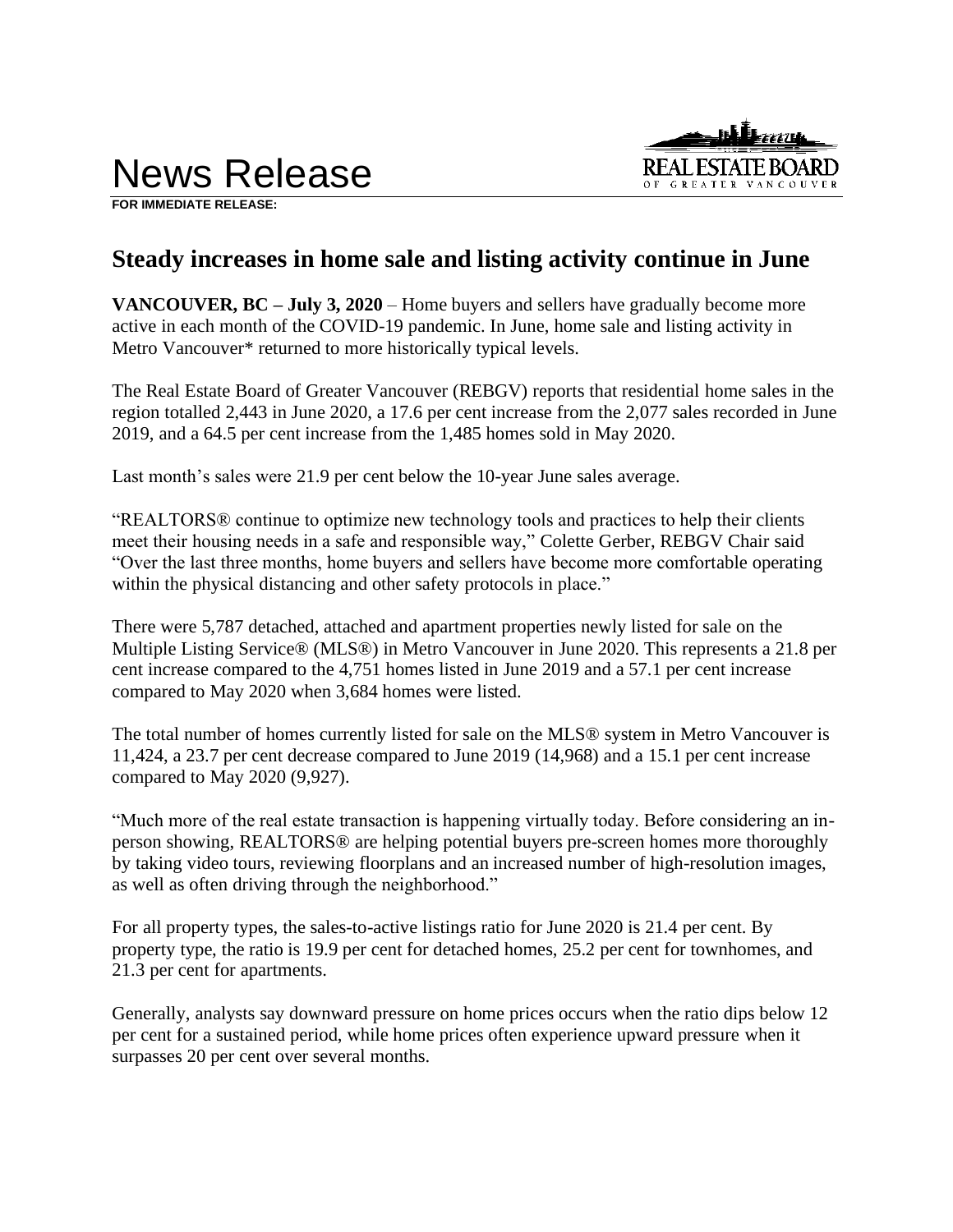"Home prices have remained steady with minimal fluctuation over the last few months," Gerber said. "With increasing demand, REALTORS® have begun seeing multiple offers for homes priced competitively for today's market."

The MLS® Home Price Index composite benchmark price for all residential properties in Metro Vancouver is currently \$1,025,300. This represents a 3.5 per cent increase over June 2019 and a 0.3 per cent decrease compared to May 2020.

Sales of detached homes in June 2020 reached 866, a 16.1 per cent increase from the 746 detached sales recorded in June 2019. The benchmark price for a detached home is \$1,464,200. This represents a 3.6 per cent increase from June 2019 and a 0.5 per cent increase compared to May 2020.

Sales of apartment homes reached 1,105 in June 2020, a 17.4 per cent increase compared to the 941 sales in June 2019. The benchmark price of an apartment property is \$680,800. This represents a 3.6 per cent increase from June 2019 and a 0.8 per cent decrease compared to May 2020.

Attached home sales in June 2020 totalled 472, a 21 per cent increase compared to the 390 sales in June 2019. The benchmark price of an attached home is \$790,800. This represents a 2.3 per cent increase from June 2019 and a 0.2 per cent decrease compared to May 2020.

-30-

\*Editor's Note: Areas covered by the Real Estate Board of Greater Vancouver include: Burnaby, Coquitlam, Maple Ridge, New Westminster, North Vancouver, Pitt Meadows, Port Coquitlam, Port Moody, Richmond, South Delta, Squamish, Sunshine Coast, Vancouver, West Vancouver, and Whistler.

The real estate industry is a key economic driver in British Columbia. In 2019, 25,351 homes changed ownership in the Board's area, generating \$1.8 billion in economic spin-off activity and an estimated 12,910 jobs. The total dollar value of residential sales transacted through the MLS® system in Greater Vancouver totalled \$25.3 billion in 2019.

The Real Estate Board of Greater Vancouver is an association representing more than 14,000 REALTORS® and their companies. The Board provides a variety of member services, including the Multiple Listing Service®. For more information on real estate, statistics, and buying or selling a home, contact a local REALTOR® or visit **www.rebgv.org**.

For more information please contact:

**Craig Munn** Manager, Communication Real Estate Board of Greater Vancouver 604.730.3146 cmunn@rebgv.orgYou

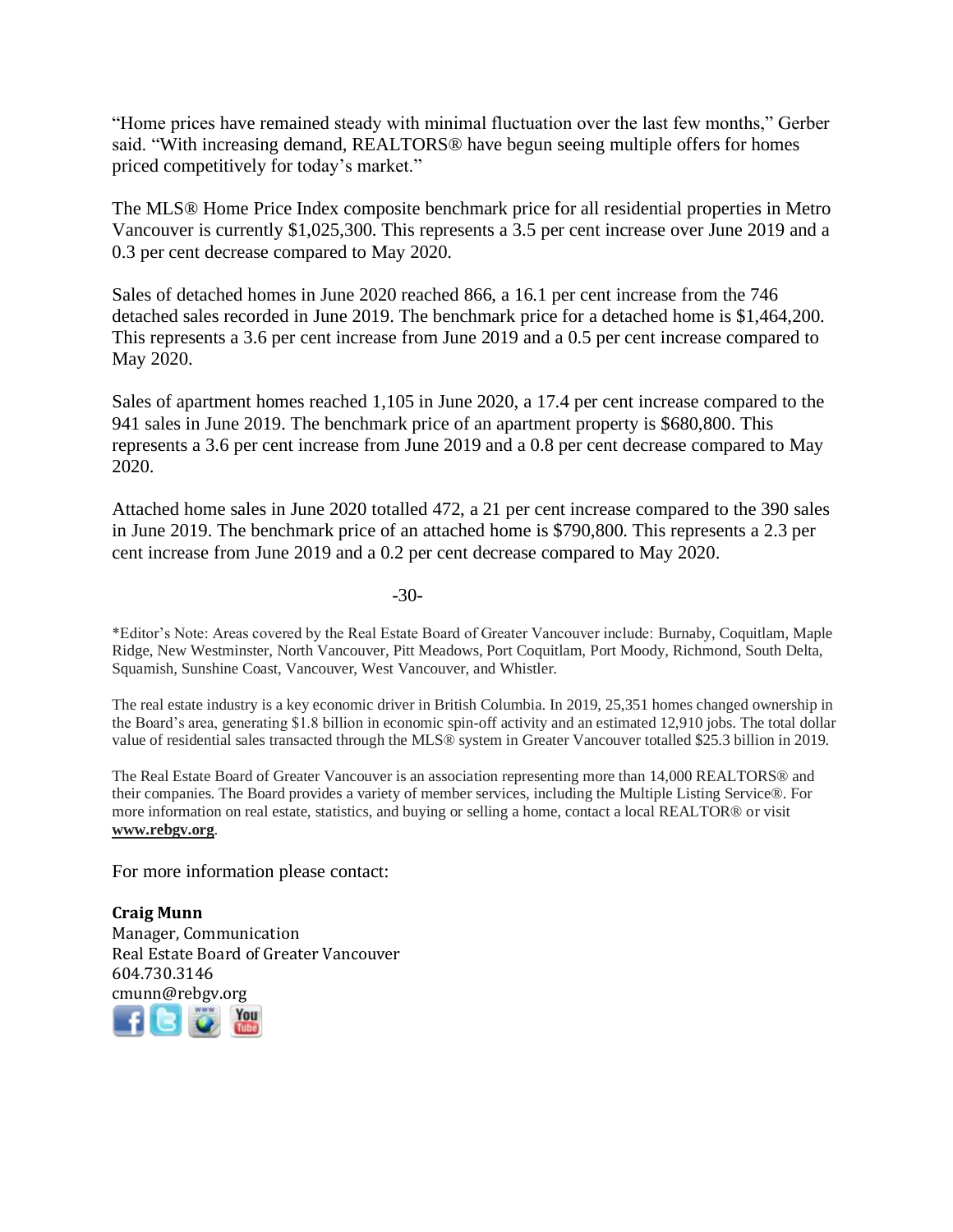

# MLS\*<br>Home Price Index \* June 2020



| Property Type           | Area                  | Benchmark   | Price | 1 Month  | 3 Month  | 6 Month  | 1 Year   | 3 Year   | 5 Year   | 10 Year  |
|-------------------------|-----------------------|-------------|-------|----------|----------|----------|----------|----------|----------|----------|
|                         |                       | Price       | Index | Change % | Change % | Change % | Change % | Change % | Change % | Change % |
| Residential / Composite | <b>Lower Mainland</b> | \$963,700   | 270.0 | 0.0%     | 0.1%     | 3.6%     | 3.3%     | 6.1%     | 54.3%    | 81.5%    |
|                         | Greater Vancouver     | \$1,025,300 | 269.0 | $-0.3%$  | $-0.2%$  | 3.2%     | 3.5%     | 2.4%     | 46.0%    | 76.7%    |
|                         | Bowen Island          | \$972,800   | 210.9 | 1.7%     | 5.2%     | 4.0%     | $-0.4%$  | 9.0%     | 58.1%    | 56.3%    |
|                         | <b>Burnaby East</b>   | \$969,500   | 268.9 | $-0.3%$  | $-0.3%$  | 5.0%     | 3.7%     | 1.9%     | 42.8%    | 78.1%    |
|                         | <b>Burnaby North</b>  | \$885,600   | 267.4 | $-1.1%$  | $-0.3%$  | 2.7%     | 1.5%     | 3.4%     | 49.9%    | 79.6%    |
|                         | <b>Burnaby South</b>  | \$975,000   | 275.4 | 0.0%     | 1.0%     | 3.3%     | 1.8%     | 1.8%     | 48.5%    | 81.9%    |
|                         | Coquitlam             | \$929,800   | 275.8 | $-0.6%$  | 0.5%     | 3.5%     | 4.5%     | 7.6%     | 58.1%    | 91.9%    |
|                         | Ladner                | \$840,100   | 236.5 | 0.0%     | 1.3%     | 3.8%     | 4.5%     | $-2.0%$  | 31.0%    | 58.1%    |
|                         | Maple Ridge           | \$780,700   | 248.6 | 0.2%     | 1.9%     | 4.5%     | 2.9%     | 14.6%    | 72.8%    | 80.5%    |
|                         | New Westminster       | \$666,000   | 293.0 | 0.5%     | 0.7%     | 4.6%     | 2.4%     | 13.3%    | 67.4%    | 91.3%    |
|                         | North Vancouver       | \$1,073,200 | 241.2 | 0.5%     | $-0.1%$  | 4.3%     | 3.6%     | 0.2%     | 39.8%    | 69.6%    |
|                         | <b>Pitt Meadows</b>   | \$762,300   | 277.1 | 0.1%     | 1.8%     | 4.1%     | 1.4%     | 17.8%    | 74.2%    | 94.5%    |
|                         | Port Coquitlam        | \$767,400   | 262.7 | $-0.2%$  | 0.2%     | 2.7%     | 3.3%     | 8.7%     | 63.1%    | 85.0%    |
|                         | Port Moody            | \$930,900   | 257.3 | $-0.2%$  | $-0.2%$  | 4.2%     | 3.1%     | 9.8%     | 59.1%    | 82.9%    |
|                         | Richmond              | \$929,900   | 277.6 | $-0.5%$  | $-0.6%$  | 2.6%     | 2.8%     | 1.1%     | 45.3%    | 72.3%    |
|                         | Squamish              | \$772,200   | 245.7 | 2.2%     | $-0.5%$  | 0.6%     | 0.8%     | 8.9%     | 65.8%    | 88.0%    |
|                         | Sunshine Coast        | \$604,000   | 211.6 | 2.3%     | 5.5%     | 4.4%     | $-0.1%$  | 8.4%     | 62.9%    | 55.9%    |
|                         | Tsawwassen            | \$927,700   | 240.5 | 0.0%     | 1.2%     | 1.1%     | 1.8%     | $-6.1%$  | 31.6%    | 64.6%    |
|                         | Vancouver East        | \$1,083,300 | 321.9 | $-0.5%$  | $-1.1%$  | 3.2%     | 5.0%     | 0.0%     | 43.8%    | 93.6%    |
|                         | Vancouver West        | \$1,272,400 | 265.7 | $-0.8%$  | $-1.4%$  | 3.4%     | 4.9%     | $-4.7%$  | 34.0%    | 68.1%    |
|                         | West Vancouver        | \$2,114,400 | 232.8 | $-1.3%$  | 0.3%     | $-0.3%$  | 0.4%     | $-16.8%$ | 10.1%    | 61.3%    |
|                         | Whistler              | \$913,500   | 212.9 | 1.9%     | 0.0%     | $-0.4%$  | 2.3%     | 16.0%    | 69.9%    | 66.6%    |
| Single Family Detached  | Lower Mainland        | \$1,258,100 | 268.3 | 0.5%     | 1.2%     | 4.1%     | 3.6%     | $-1.8%$  | 41.6%    | 81.3%    |
|                         | Greater Vancouver     | \$1,464,200 | 270.5 | 0.5%     | 1.6%     | 3.8%     | 3.6%     | $-7.1%$  | 30.3%    | 75.1%    |
|                         | Bowen Island          | \$973,200   | 211.0 | 1.8%     | 5.2%     | 4.1%     | $-0.3%$  | 9.1%     | 58.2%    | 56.4%    |
|                         | <b>Burnaby East</b>   | \$1,230,200 | 275.1 | $-1.1%$  | 0.4%     | 7.2%     | 4.2%     | $-2.4%$  | 35.6%    | 83.5%    |
|                         | <b>Burnaby North</b>  | \$1,488,200 | 287.8 | 1.1%     | 2.4%     | 7.1%     | 6.3%     | $-5.5%$  | 29.6%    | 86.3%    |
|                         | <b>Burnaby South</b>  | \$1,559,300 | 298.5 | 2.0%     | 4.4%     | 4.3%     | 4.2%     | $-9.4%$  | 30.7%    | 91.2%    |
|                         | Coquitlam             | \$1,210,700 | 268.7 | $-0.4%$  | 1.5%     | 3.7%     | 3.8%     | $-3.7%$  | 40.6%    | 85.8%    |
|                         | Ladner                | \$1,006,900 | 241.0 | 2.4%     | 2.9%     | 8.0%     | 6.8%     | $-1.3%$  | 31.2%    | 64.6%    |
|                         | Maple Ridge           | \$854,700   | 243.5 | 0.7%     | 2.6%     | 6.1%     | 3.7%     | 10.1%    | 69.1%    | 82.7%    |
|                         | New Westminster       | \$1,087,600 | 271.3 | $-1.0%$  | 0.7%     | 7.5%     | 3.5%     | $-3.3%$  | 37.0%    | 77.1%    |
|                         | North Vancouver       | \$1,563,500 | 246.2 | 1.3%     | 0.8%     | 3.3%     | 2.5%     | $-7.5%$  | 31.2%    | 74.0%    |
|                         | <b>Pitt Meadows</b>   | \$925,900   | 260.9 | 0.6%     | 3.2%     | 5.0%     | 2.4%     | 10.1%    | 62.8%    | 85.4%    |
|                         | Port Coquitlam        | \$970,600   | 258.8 | 0.2%     | 1.1%     | 1.8%     | 5.1%     | $-2.0%$  | 46.2%    | 81.1%    |
|                         | Port Moody            | \$1,462,600 | 270.1 | 0.6%     | 3.0%     | 4.5%     | 2.5%     | 1.2%     | 45.7%    | 86.9%    |
|                         | Richmond              | \$1,511,400 | 292.8 | $-1.1%$  | $-0.7%$  | 1.3%     | 1.8%     | $-11.6%$ | 27.1%    | 68.5%    |
|                         | Squamish              | \$977,100   | 257.5 | 2.5%     | 0.6%     | 2.4%     | 2.4%     | 5.0%     | 64.1%    | 89.6%    |
|                         | Sunshine Coast        | \$599,700   | 210.1 | 2.3%     | 5.5%     | 4.5%     | 0.1%     | 8.4%     | 62.6%    | 54.8%    |
|                         | Tsawwassen            | \$1,095,400 | 244.1 | 0.7%     | 1.3%     | 2.8%     | 2.8%     | $-7.9%$  | 30.5%    | 69.5%    |
|                         | Vancouver East        | \$1,459,100 | 321.4 | 0.8%     | 0.7%     | 4.0%     | 7.9%     | $-6.0%$  | 29.4%    | 100.9%   |
|                         | Vancouver West        | \$3,076,700 | 311.2 | 1.2%     | 3.4%     | 4.6%     | 4.0%     | $-16.0%$ | 16.6%    | 70.4%    |
|                         | West Vancouver        | \$2,594,200 | 244.9 | $-1.0%$  | 1.6%     | 0.0%     | 1.2%     | $-17.0%$ | 10.1%    | 68.7%    |
|                         | Whistler              | \$1,695,800 | 235.9 | 1.8%     | 1.5%     | 4.0%     | 7.7%     | 9.7%     | 62.6%    | 74.5%    |

**HOW TO READ THE TABLE:**

• Benchmark Price: Estimated sale price of a benchmark property. Benchmarks represent a typical property within each market.

• Price Index: Index numbers estimate the percentage change in price on typical and constant quality properties over time. All figures are based on past sales.

• x Month/Year Change %: Percentage change of index over a period of x month(s)/year(s) \*

In January 2005, the indexes are set to 100.

Townhome properties are similar to Attached properties, a category that was used in the previous MLSLink HPI, but do not included duplexes.

The above info is deemed reliable, but is not guaranteed. All dollar amounts in CDN.

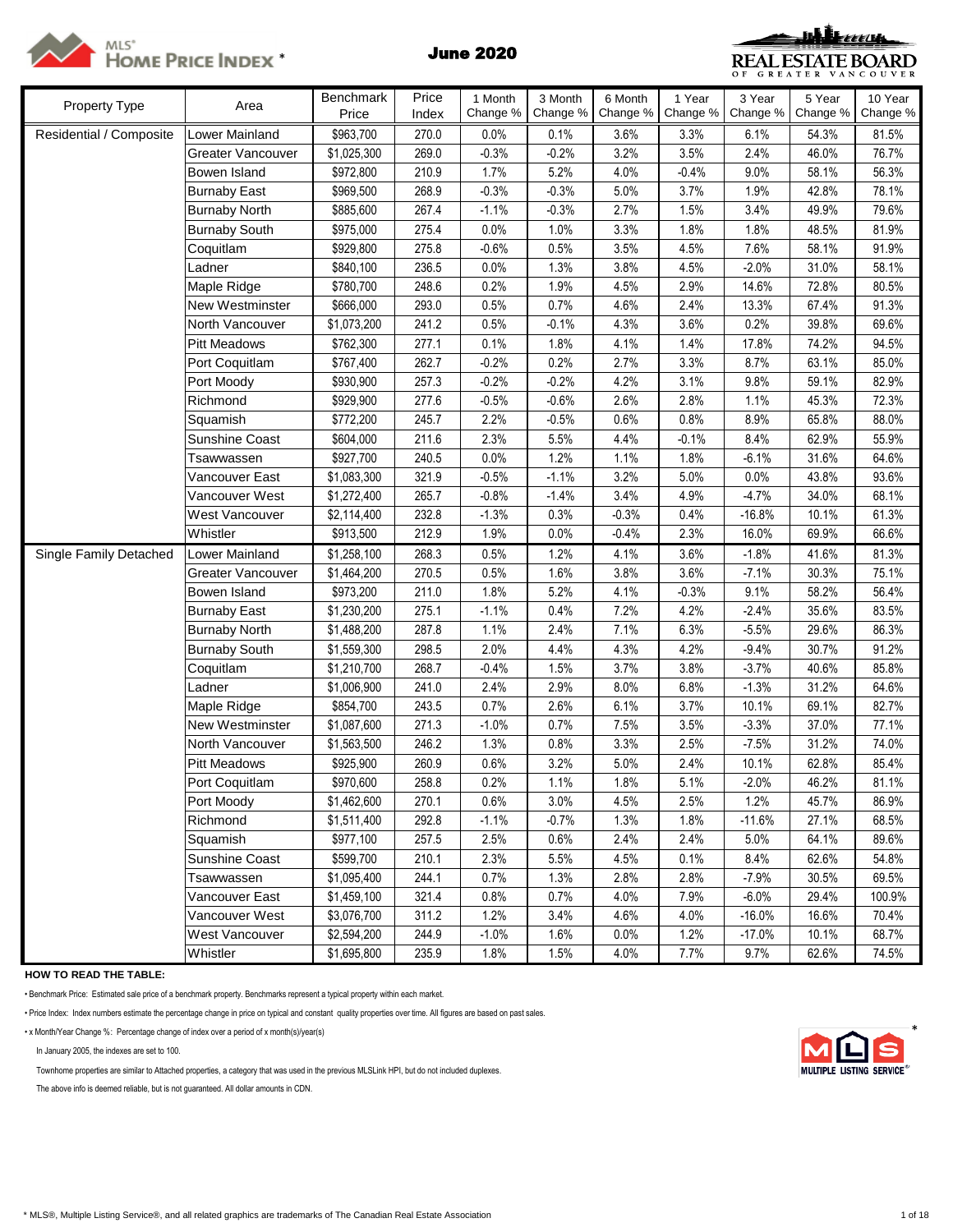



| Property Type | Area                  | <b>Benchmark</b> | Price | 1 Month  | 3 Month  | 6 Month  | 1 Year   | 3 Year   | 5 Year   | 10 Year  |
|---------------|-----------------------|------------------|-------|----------|----------|----------|----------|----------|----------|----------|
|               |                       | Price            | Index | Change % | Change % | Change % | Change % | Change % | Change % | Change % |
| Townhouse     | <b>Lower Mainland</b> | \$688,400        | 249.7 | 0.3%     | 0.9%     | 2.8%     | 2.1%     | 9.9%     | 59.8%    | 72.1%    |
|               | Greater Vancouver     | \$790,800        | 253.7 | $-0.2%$  | 0.1%     | 1.9%     | 2.3%     | 6.4%     | 51.4%    | 69.1%    |
|               | <b>Burnaby East</b>   | \$673,000        | 248.6 | 0.5%     | 2.2%     | 3.5%     | 4.5%     | 10.1%    | 49.7%    | 67.1%    |
|               | <b>Burnaby North</b>  | \$734,600        | 274.2 | 2.1%     | 0.9%     | 1.3%     | 1.3%     | 6.8%     | 54.8%    | 75.7%    |
|               | <b>Burnaby South</b>  | \$790,200        | 272.2 | 2.2%     | 2.8%     | 3.5%     | 3.6%     | 6.2%     | 53.7%    | 74.0%    |
|               | Coquitlam             | \$693,800        | 254.6 | 1.0%     | 1.9%     | 4.4%     | 5.6%     | 12.3%    | 61.7%    | 80.4%    |
|               | Ladner                | \$630,700        | 226.2 | $-3.6%$  | $-2.2%$  | 1.1%     | 3.0%     | $-7.1%$  | 27.3%    | 43.3%    |
|               | Maple Ridge           | \$538,500        | 250.0 | $-1.8%$  | 0.6%     | 0.9%     | 1.6%     | 14.3%    | 71.8%    | 72.7%    |
|               | New Westminster       | \$748,300        | 274.6 | 0.4%     | 1.8%     | 5.8%     | 6.8%     | 10.5%    | 54.4%    | 75.4%    |
|               | North Vancouver       | \$989,000        | 240.3 | 1.5%     | 2.6%     | 6.9%     | 4.5%     | 5.4%     | 49.6%    | 68.8%    |
|               | <b>Pitt Meadows</b>   | \$627,000        | 271.3 | $-0.9%$  | 2.7%     | 5.5%     | 2.9%     | 17.0%    | 72.8%    | 91.9%    |
|               | Port Coquitlam        | \$647,400        | 245.1 | 0.0%     | 0.6%     | 3.4%     | 0.8%     | 9.7%     | 61.8%    | 73.3%    |
|               | Port Moody            | \$651,000        | 220.0 | 0.4%     | 1.7%     | 3.8%     | $-0.5%$  | 11.4%    | 45.6%    | 56.7%    |
|               | Richmond              | \$791,100        | 259.8 | $-0.3%$  | 0.2%     | 3.4%     | 2.5%     | 3.6%     | 45.7%    | 65.1%    |
|               | Squamish              | \$681,500        | 224.1 | $-0.2%$  | $-4.8%$  | $-5.2%$  | $-0.4%$  | 11.7%    | 62.2%    | 78.6%    |
|               | Tsawwassen            | \$606,300        | 237.7 | $-4.7%$  | $-1.5%$  | 0.2%     | 1.6%     | $-6.0%$  | 34.4%    | 49.1%    |
|               | √ancouver East        | \$888,600        | 282.6 | $-1.8%$  | $-2.1%$  | 0.3%     | 2.2%     | 0.0%     | 48.0%    | 78.1%    |
|               | Vancouver West        | \$1,119,800      | 261.8 | $-0.5%$  | $-1.2%$  | $-1.5%$  | $-0.5%$  | $-2.3%$  | 38.8%    | 69.2%    |
|               | Whistler              | \$899,600        | 216.9 | $-0.9%$  | $-4.8%$  | $-5.4%$  | 2.1%     | 17.3%    | 70.9%    | 74.6%    |
| Apartment     | Lower Mainland        | \$654,000        | 280.2 | $-0.5%$  | $-1.1%$  | 3.4%     | 3.3%     | 14.7%    | 71.3%    | 85.0%    |
|               | Greater Vancouver     | \$680,800        | 272.2 | $-0.8%$  | $-1.3%$  | 3.2%     | 3.6%     | 10.4%    | 63.4%    | 80.3%    |
|               | <b>Burnaby East</b>   | \$743,100        | 285.1 | $-0.5%$  | $-3.4%$  | 3.9%     | 1.0%     | 5.0%     | 57.9%    | 78.5%    |
|               | <b>Burnaby North</b>  | \$605,500        | 258.5 | $-2.9%$  | $-1.7%$  | 1.2%     | $-0.4%$  | 11.1%    | 72.7%    | 80.0%    |
|               | <b>Burnaby South</b>  | \$670,500        | 269.2 | $-1.2%$  | $-0.6%$  | 3.0%     | 0.6%     | 8.5%     | 63.8%    | 82.6%    |
|               | Coquitlam             | \$526,300        | 288.8 | $-1.5%$  | $-0.5%$  | 3.1%     | 2.3%     | 18.9%    | 83.5%    | 101.1%   |
|               | Ladner                | \$511,700        | 238.9 | $-0.7%$  | 2.0%     | $-3.1%$  | 0.1%     | 4.5%     | 38.7%    | 57.4%    |
|               | Maple Ridge           | \$365,800        | 261.2 | 1.5%     | 1.7%     | 5.2%     | 3.0%     | 30.5%    | 84.6%    | 77.8%    |
|               | New Westminster       | \$529,100        | 299.8 | 0.8%     | 0.5%     | 4.0%     | 1.8%     | 18.2%    | 80.0%    | 95.7%    |
|               | North Vancouver       | \$575,000        | 234.5 | $-0.4%$  | $-1.7%$  | 4.1%     | 4.1%     | 8.7%     | 51.5%    | 64.4%    |
|               | <b>Pitt Meadows</b>   | \$502,300        | 296.2 | 0.4%     | 1.3%     | 3.7%     | 0.8%     | 25.5%    | 86.2%    | 100.7%   |
|               | Port Coquitlam        | \$461,400        | 275.9 | $-0.5%$  | $-0.6%$  | 2.9%     | 3.3%     | 19.2%    | 85.8%    | 95.3%    |
|               | Port Moody            | \$656,500        | 273.6 | $-0.7%$  | $-2.3%$  | 4.7%     | 5.9%     | 18.4%    | 85.2%    | 97.7%    |
|               | Richmond              | \$650,700        | 278.6 | $-0.3%$  | $-0.7%$  | 3.1%     | 3.5%     | 13.6%    | 71.3%    | 81.5%    |
|               | Squamish              | \$502,700        | 247.8 | 4.7%     | 3.3%     | 3.2%     | $-1.8%$  | 16.3%    | 84.1%    | 95.4%    |
|               | Tsawwassen            | \$540,100        | 232.6 | $-1.4%$  | 1.6%     | $-2.6%$  | $-0.2%$  | 3.7%     | 37.0%    | 53.9%    |
|               | Vancouver East        | \$588,400        | 330.7 | $-1.2%$  | $-2.3%$  | 2.9%     | 3.1%     | 6.6%     | 62.4%    | 87.0%    |
|               | √ancouver West        | \$789,300        | 256.1 | $-1.5%$  | $-2.7%$  | 3.7%     | 6.0%     | 2.1%     | 49.3%    | 70.3%    |
|               | West Vancouver        | \$981,900        | 199.5 | $-2.4%$  | $-4.5%$  | $-2.9%$  | $-5.1%$  | $-10.0%$ | 23.5%    | 42.9%    |
|               | Whistler              | \$500,900        | 196.2 | 4.4%     | 3.3%     | 1.5%     | $-1.2%$  | 18.8%    | 78.4%    | 55.3%    |

## **HOW TO READ THE TABLE:**

• Benchmark Price: Estimated sale price of a benchmark property. Benchmarks represent a typical property within each market.

• Price Index: Index numbers estimate the percentage change in price on typical and constant quality properties over time. All figures are based on past sales.

• x Month/Year Change %: Percentage change of index over a period of x month(s)/year(s)

In January 2005, the indexes are set to 100. \*

Townhome properties are similar to attached properties, a category that was used in the previous MLSLink HPI, but do not included duplexes.

Lower Mainland includes areas serviced by both Real Estate Board of Greater Vancouver & Fraser Valley Real Estate Board.

The above info is deemed reliable, but is not guaranteed. All dollar amounts in CDN.

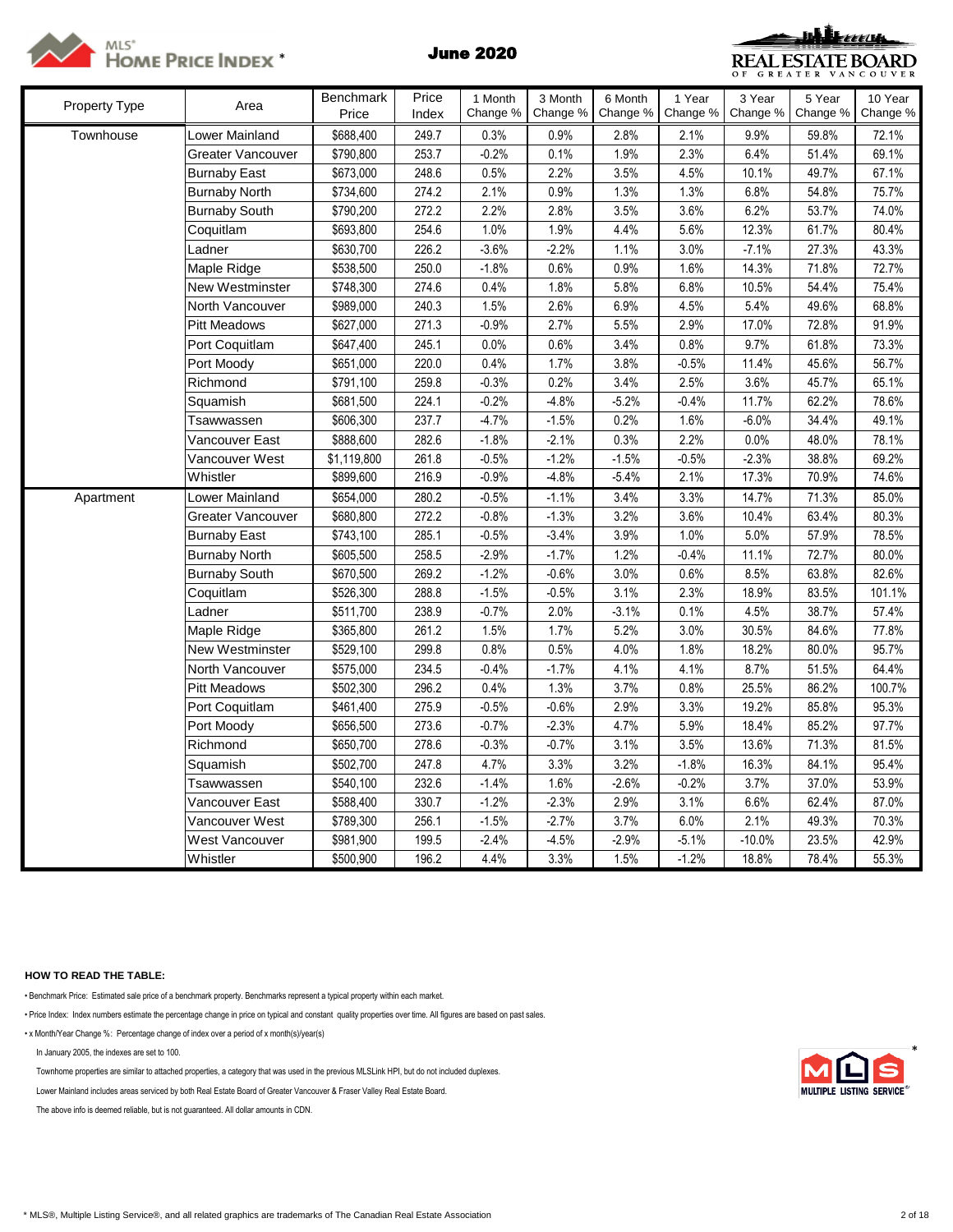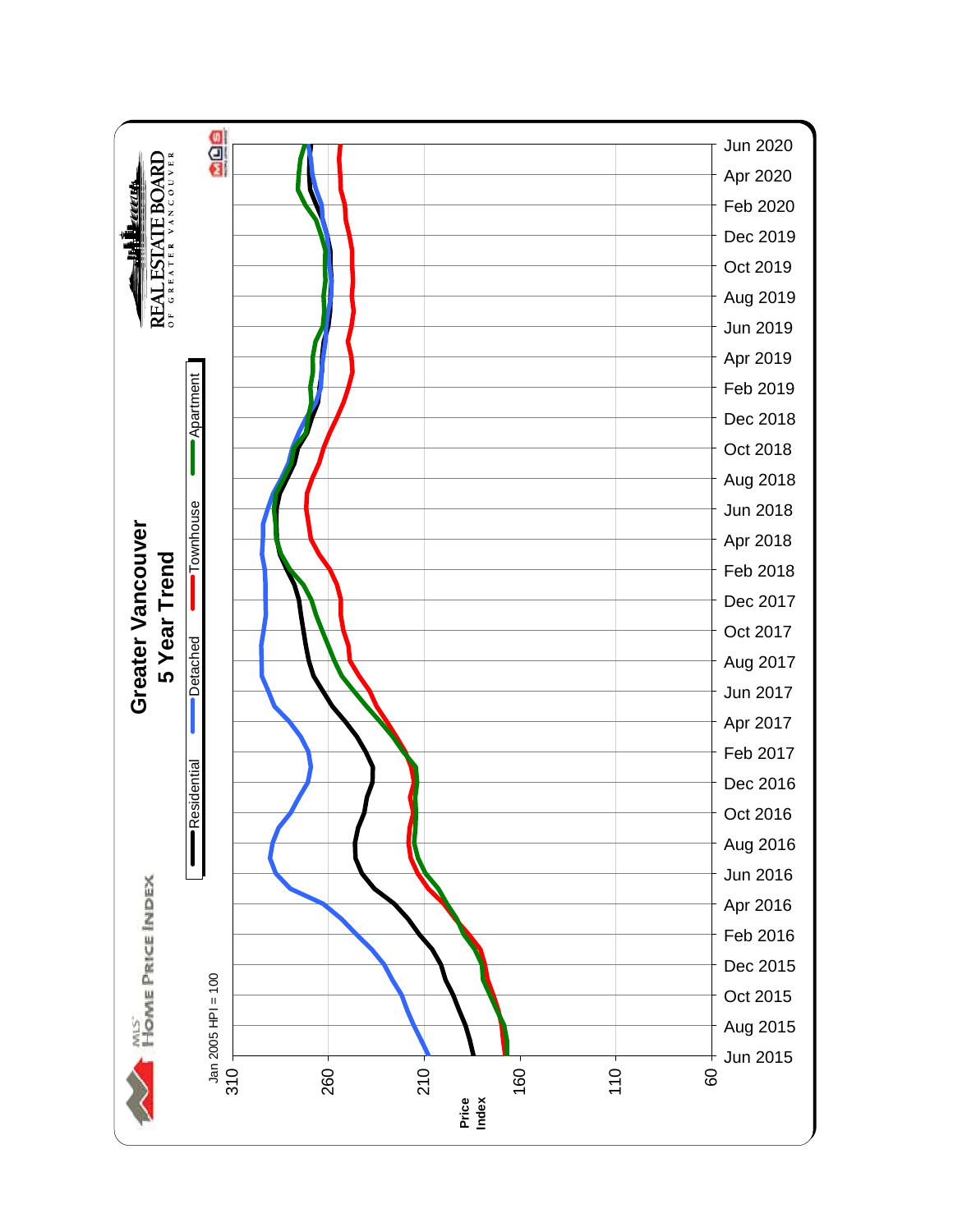|                      | STV101                                               | 866        | 472               | 1,105                    |             | n/a                     |           | 534               | 298                                                           | 653             |                           | n/a         |           | 746                    | 390                      | 941                   |             | n/a         |           | 3,764          | 2,203             | 5,315                 |             | n/a                     |           | 3,561  | 5,263<br>2,034                 |                | n/a                        |              | age                                                                               |
|----------------------|------------------------------------------------------|------------|-------------------|--------------------------|-------------|-------------------------|-----------|-------------------|---------------------------------------------------------------|-----------------|---------------------------|-------------|-----------|------------------------|--------------------------|-----------------------|-------------|-------------|-----------|----------------|-------------------|-----------------------|-------------|-------------------------|-----------|--------|--------------------------------|----------------|----------------------------|--------------|-----------------------------------------------------------------------------------|
|                      | Whistler/Pemberton                                   | 17         | $28$              | $\frac{4}{4}$            | n/a         | \$942,500               | n/a       | 3                 | စ                                                             | $\mathbf \circ$ | n/a                       | n/a         | n/a       | $^{\circ}$             | $\tilde{\mathfrak{c}}$   | $\frac{6}{5}$         | n/a         | n/a         | n/a       | 52             | 82                | 75                    | \$2,048,000 | \$1,095,000             | \$495,000 | 54     | $_{\rm 89}$                    | 113            | \$1,726,650<br>\$1,014,500 | \$430,000    |                                                                                   |
|                      | Mest Vancouver/Howe Sound                            | $\sqrt{3}$ | $\sim$            | 4                        | \$2,430,158 | $n/a$                   | n/a       | 27                | $\mathfrak{g}$                                                | 57              | \$2,145,000               | n/a         | n/a       | $30\,$                 | $\mathfrak{S}$           | $\infty$              | \$2,703,500 | n/a         | n/a       | 199            | 17                | 56                    | \$2,450,000 | n/a                     | \$956,000 | 190    | $\overset{\circ}{\phantom{a}}$ | S3             | \$2,510,000<br>n/a         | \$1,200,000  |                                                                                   |
|                      | <b>Vancouver West</b>                                | 78         | $48$              | 281                      | \$3,113,000 | \$1,340,000             | \$750,000 | 51                | 36                                                            | 177             | \$3,174,000               | \$1,174,000 | \$740,000 | $\mbox{6}$             | $\frac{4}{7}$            | 254                   | \$2,850,000 | \$1,200,000 | \$710,900 | 369            | 238               | 1,366                 | \$3,040,000 | \$1,275,000             | \$755,000 | 350    | 219                            | 1,360          | \$2,817,000<br>\$1,249,500 | \$735,500    |                                                                                   |
|                      | Vancouver East                                       | 105        | 43                | 130                      | \$1,525,000 | \$1,150,000             | \$620,000 | 64                | 25                                                            | 76              | \$1,450,000               | \$1,172,500 | \$595,000 | 85                     | $43\,$                   | 2g                    | \$1,444,000 | \$973,000   | \$560,000 | 466            | 200               | 592                   | \$1,483,500 | \$1,107,500             | \$597,000 | 426    | 209                            | 566            | \$1,382,000<br>\$975,000   | \$560,000    |                                                                                   |
| Facts                | Sunshine Coast                                       | 75         | $\infty$          | $\mathfrak{S}$           | \$685,000   | n/a                     | n′a       | 28                | $\mathbf{\Omega}$                                             |                 | \$645,000                 | ηã          | n/a       | $\frac{4}{4}$          | $\mathfrak{S}$           | Б                     | \$636,250   | ρÅ          | n/a       | 225            | 27                | 23                    | \$635,000   | \$413,500               | \$395,500 | 213    | $33\,$                         | 43             | \$469,000<br>\$612,000     | \$424,900    |                                                                                   |
|                      | <b>Asimsup2</b>                                      | 17         | $\frac{8}{2}$     | 17                       | n/a         | n/a                     | n/a       | 2                 | $\mathbf  \, \mathbf  \, \mathbf  \, \mathbf  \, \mathbf  \,$ | 4               | n/a                       | n/a         | n/a       | 17                     | $\overleftarrow{\cdot}$  | Ξ                     | n/a         | ്ദ          | n/a       | $\overline{a}$ | ස                 | 58                    | \$1,100,000 | \$695,000               | \$475,000 | 100    | $82$                           | S9             | \$648,750<br>\$983,500     | \$440,000    |                                                                                   |
| <b>S</b><br>Ш        | Richmond                                             | 75         | $62\,$            | 134                      | \$1,351,000 | \$849,400               | \$529,000 | 4                 | $48$                                                          | 63              | \$1,566,500               | \$815,500   | \$545,100 | $\rm 90$               | $\mbox{ }^{\rm o}$       | 118                   | \$1,315,000 | \$736,944   | \$512,000 | 353            | 342               | 663                   | \$1,529,444 | \$830,000               | \$548,900 | 333    | 243                            | 589            | \$1,450,000<br>\$800,000   | \$525,000    |                                                                                   |
| $\blacktriangleleft$ | Port Moody/Belcarra                                  | é,         | $\tilde{4}$       | 25                       | ്ദ          | n/a                     | \$675,000 | 45                | $\tilde{4}$                                                   | 17              | n/a                       | n/a         | n/a       | $\tilde{=}$            | $\tilde{c}$              | $\overline{6}$        | n/a         | ്ദ          | n/a       | 74             | $\overline{z}$    | 112                   | \$1,347,050 | \$734,950               | \$618,250 | 72     | $\mbox{6}$                     | 128            | \$1,226,500<br>\$755,400   | \$550,000    |                                                                                   |
| ၯ                    | Port Coquitlam                                       | 28         | 27                | 36                       | \$956,000   | \$699,000               | \$440,750 | $\boldsymbol{30}$ | $\, \circ \,$                                                 | 21              | \$915,500                 | n/a         | \$474,000 | 27                     | 22                       | 28                    | \$917,500   | \$668,500   | \$410,000 | 149            | 112               | 171                   | \$956,000   | \$690,000               | \$444,000 | 135    | 119                            | 172            | \$915,000<br>\$652,000     | \$410,000    |                                                                                   |
| ©<br>ဟ               | North Vancouver                                      | 84         | $\frac{4}{3}$     | 110                      | \$1,710,000 | \$1,040,000             | \$625,000 | 51                | $30\,$                                                        | 55              | \$1,580,000               | \$1,011,750 | \$685,800 | $82$                   | $33\,$                   | 5                     | \$1,492,550 | \$1,009,000 | \$618,500 | 337            | 169               | 470                   | \$1,630,000 | \$1,039,500             | \$642,000 | 382    | 173                            | 430            | \$1,010,000<br>\$1,551,000 | \$616,250    | for the Gulf Islands                                                              |
| Σ                    | New Westminster                                      | 45         | $\overline{\tau}$ | 71                       | ηã          | n/a                     | \$492,000 | $\approx$         | $\mathfrak{S}$                                                | 49              | \$1,207,500               | n/a         | \$493,000 | 26                     | $\overline{\phantom{a}}$ | 67                    | \$1,002,500 | n/a         | \$518,800 | 93             | 53                | 340                   | \$1,200,000 | \$700,000               | \$507,500 | 100    | $43\,$                         | 407            | \$1,085,400<br>\$715,000   | \$505,000    |                                                                                   |
|                      | <sup>Maple Ridge/Pitt Meadows</sup>                  | 111        | 66                | 35                       | \$925,000   | \$544,500               | \$396,000 | 68                | $\sqrt{6}$                                                    | $\overline{27}$ | \$881,000                 | \$560,000   | \$375,900 | $\overline{\infty}$    | $\frac{4}{4}$            | $\overline{5}$        | \$842,800   | \$539,000   | \$389,900 | 498            | 292               | 185                   | \$890,000   | \$545,450               | \$389,000 | 424    | 257                            | 179            | \$830,000<br>\$525,000     | \$368,000    |                                                                                   |
|                      | $\mu$ ng - spuelsl                                   | $\infty$   | $\circ$           | $\circ$                  | n/a         | $\mathsf{n}^\mathsf{d}$ | ηá        | $\mathbf{z}$      | $\circ$                                                       | $\circ$         | $\mathbb{R}^{\mathsf{d}}$ | n/a         | ηá        | 5                      | $\overline{ }$           | $\circ$               | ΡÅ          | n/a         | n/a       | 24             | $\mathbf{\Omega}$ | $\circ$               | \$403,000   | $\mathsf{n}/\mathsf{a}$ | n/a       | 23     | $\leftarrow$                   | $\circ$        | \$715,000<br>$n/a$         | n′a          |                                                                                   |
|                      | $q_{100}$ s - $e_{110}$                              | 49         | $\overline{c}$    | $\overline{\phantom{a}}$ | \$1,124,950 | \$687,500               | n/a       | 57                | $\overline{\tau}$                                             | $\overline{ }$  | \$1,108,000               | n/a         | n'a       | $\overline{a}$         | $\overline{\phantom{0}}$ | $\frac{8}{3}$         | \$989,394   | n/a         | n/a       | 209            | $\overline{78}$   | $\rm S$               | \$1,066,500 | \$708,400               | \$519,250 | 158    | $\overline{C}$                 | $\overline{7}$ | \$1,029,500<br>\$680,500   | \$480,500    |                                                                                   |
|                      | Coquitlam                                            | 5          | 8                 | 85                       | \$1,244,500 | \$828,900               | \$509,000 | 48                | 35                                                            | $\mathfrak{g}$  | \$1,210,000               | \$825,000   | \$499,500 | 80                     | $\rm 32$                 | \$                    | \$1,231,548 | \$784,950   | \$530,000 | 344            | 224               | 413                   | \$1,240,000 | \$815,000               | \$510,000 | 329    | 177                            | 390            | \$1,198,500<br>\$768,900   | \$521,500    |                                                                                   |
|                      | Burnaby                                              | 61         | $\overline{3}$    | 128                      | \$1,509,110 | \$790,000               | \$565,000 | 57                | $\frac{4}{3}$                                                 | $_{\rm 83}$     | \$1,457,500               | \$772,000   | \$545,500 | $\mbox{ }^\mathrm{SO}$ | $52\,$                   | 128                   | \$1,440,000 | \$763,000   | \$540,000 | 288            | 232               | 701                   | \$1,475,000 | \$800,000               | \$585,000 | 272    | 241                            | 700            | \$1,404,000<br>\$761,000   | \$575,000    |                                                                                   |
|                      | VANCOUVER<br><b>AL ESTATE BOARD</b><br><u>ettell</u> | Detached   | Attached          | Apartmen                 | Detached    | Attached                | Apartment | Detached          | Attached                                                      | Apartmen        | Detached                  | Attached    | Apartment | Detached               | Attached                 | Apartmen <sup>-</sup> | Detached    | Attached    | Apartment | Detached       | Attached          | Apartmen <sup>-</sup> | Detached    | Apartmen<br>Attached    | Detached  |        | Apartment<br>Attached          | Detached       | Attached                   | Apartment    |                                                                                   |
|                      | June<br>ئا<br>ا<br>2020                              | Number     | Sales<br>٥        |                          | Median      | Selling<br>Price        |           | Number            | ٥                                                             | Sales           | Median<br>Selling         |             | Price     | Number                 | ٥                        | <b>Sales</b>          | Median      | Selling     | Price     | Number         | Sales<br>ō        |                       | Median      | Selling<br>Price        |           | Number | <b>Sales</b><br>٥ť             |                | Median<br>Selling          | Price        |                                                                                   |
|                      | GREATER<br>$\overline{\text{RE}}$<br>$\overline{0}$  |            |                   | June                     | 2020        |                         |           |                   |                                                               | Vay             | 2020                      |             |           |                        |                          | June                  | 2019        |             |           |                |                   | Jan. -                | Jun. 2020   | Year-to-date            |           |        | Jan. -                         | Jun. 2019      |                            | Year-to-date | Note: Median Selling Prices are not reported for areas with less than 20 sales or |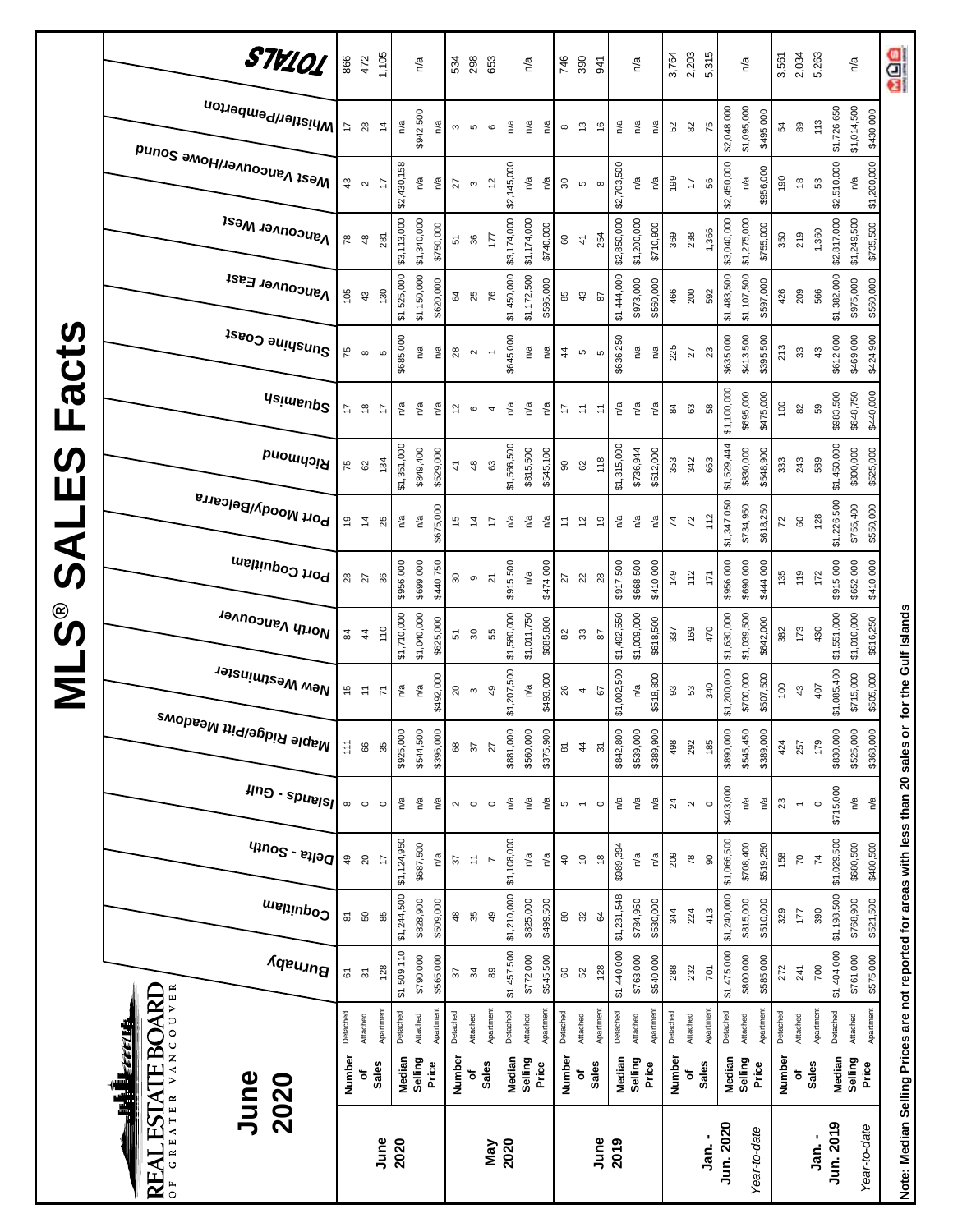|                         | STV101                                           |                           | 1,928<br>1,041           | 2,818          |          | n/a                    |           | 1,212    | 663                      | 1,809                   |            | n/a                   |           | 1,752          | 898                       | 2,101      |            | n/a             |           | 8,034         | 4,326                    | 11,734              |            | $n^{\prime}a$ |                      | 11,105 | 13,602<br>5,336           |              | n/a                 |                         | age                                                                                                 |
|-------------------------|--------------------------------------------------|---------------------------|--------------------------|----------------|----------|------------------------|-----------|----------|--------------------------|-------------------------|------------|-----------------------|-----------|----------------|---------------------------|------------|------------|-----------------|-----------|---------------|--------------------------|---------------------|------------|---------------|----------------------|--------|---------------------------|--------------|---------------------|-------------------------|-----------------------------------------------------------------------------------------------------|
|                         | Whistler/Pemberton                               |                           | 56                       | $\frac{4}{4}$  | 30%      | 55%                    | 32%       |          | $\frac{1}{2}$            | $\overline{5}$          | 14%        | 19%                   | 19%       | $\frac{8}{2}$  | 29                        | $33\,$     | 44%        | 45%             | 48%       | 158           | 184                      | 222                 | 33%        | 45%           | 34%                  | 132    | 187                       | 216<br>41%   | 48%                 | 52%                     |                                                                                                     |
|                         | <sub>Me2t</sub> <sub>N</sub> aucon∧el\Home 2onuq | 148                       | $\overline{\phantom{a}}$ | 54             | 29%      | 12%                    | 31%       | 96       | $\infty$                 | 34                      | 28%        | 38%                   | 35%       | 126            | 15                        | 35         | 24%        | 33%             | 23%       | 647           | 65                       | 213                 | 31%        | 26%           | 26%                  | 871    | $_{88}$                   | 22%<br>246   | 20%                 | 22%                     |                                                                                                     |
|                         | <b>Vancouver West</b>                            | 206                       | 132                      | 826            | 38%      | 36%                    | 34%       | 116      | 77                       | 546                     | 44%        | 47%                   | 32%       | 178            | $115$                     | 598        | 34%        | 36%             | 42%       | 812           | 540                      | 3,282               | 45%        | 44%           | 42%                  | 1,235  | 745                       | 3,957<br>28% | 29%                 | 34%                     |                                                                                                     |
|                         | Vancouver East                                   | 222                       | 116                      | 313            | 47%      | 37%                    | 42%       | 109      | 76                       | 200                     | 59%        | 33%                   | 38%       | 196            | 64                        | 216        | 43%        | 67%             | 40%       | 876           | 429                      | ,230                | 53%        | 47%           | 48%                  | 1,195  | 452                       | 1,361<br>36% | 46%                 | 42%                     |                                                                                                     |
| acts                    | Sunshine Coast                                   | 116                       | $\overline{c}$           | $\infty$       | 65%      | 40%                    | 63%       | $98$     | $\infty$                 | $\overline{ }$          | 29%        | 25%                   | 14%       | 107            | 26                        |            | 41%        | 19%             | 71%       | 456           | 75                       | 46                  | 49%        | 36%           | 50%                  | 618    | $\rm 90$                  | 34%<br>102   | 37%                 | 42%                     |                                                                                                     |
| ட                       | <b>Asimeup<sup>2</sup></b>                       |                           | 52 30                    | $^{24}$        | 33%      | 60%                    | 71%       | 36       | $\overline{c}$           | $\overline{\mathbf{c}}$ | 33%        | 30%                   | 19%       | $\overline{5}$ | 26                        | $\ddot{ }$ | 55%        | 42%             | 65%       | 209           | 126                      | 137                 | 40%        | 50%           | 42%                  | 213    | 146                       | 47%<br>128   | 56%                 | 46%                     |                                                                                                     |
| $\boldsymbol{\omega}$   | Richmond                                         | 192                       | 141                      | 296            | 39%      | 44%                    | 45%       | 115      | $\mathsf{S}$             | 203                     | 36%        | 53%                   | 31%       | 215            | 156                       | 255        | 42%        | 40%             | 46%       | 829           | 614                      | 1,375               | 43%        | 56%           | 48%                  | 1,404  | 1,681<br>879              | 24%          | 28%                 | 35%                     |                                                                                                     |
| <b>UISTING</b>          | <sup>, Port Moody/Belcarra</sup>                 |                           | 37                       | $\overline{z}$ | 51%      | 39%                    | 35%       |          | $\frac{1}{2}$            | $\ddot{+}$              | 48%        | 67%                   | 41%       | 29             | $\overline{\mathfrak{c}}$ | 25         | 38%        | 39%             | 76%       | 180           | 139                      | 238                 | 41%        | 52%           | 47%                  | 216    | 151                       | 33%<br>231   | 40%                 | 55%                     |                                                                                                     |
|                         | Port Coquitlam                                   |                           | 57<br>52<br>58           |                | 49%      | 52%                    | 62%       |          | $\frac{2}{2}$            | $\overline{5}$          | 100%       | 33%                   | 68%       | 69             | 48                        | 56         | 39%        | 46%             | 50%       | 236           | 208                      | 279                 | 63%        | 54%           | 61%                  | 327    | 268                       | 41%<br>396   | 44%                 | 43%                     |                                                                                                     |
| ိ<br>ဟ                  | North Vancouver                                  | 188                       | 94                       | 245            | 45%      | 47%                    | 45%       | 134      | 51                       | 152                     | 38%        | 59%                   | 36%       | 150            | 67                        | 192        | 55%        | 49%             | 45%       | 784           | 367                      | 1,012               | 43%        | 46%           | 46%                  | 977    | 437                       | 1,153<br>39% | 40%                 | 37%                     |                                                                                                     |
| $\overline{\mathsf{z}}$ | New Westminster                                  | 49                        | 77                       | 183            | 31%      | 41%                    | 39%       | 34       | $\tilde{e}$              | 102                     | 59%        | 16%                   | 48%       | 36             | $\frac{6}{5}$             | 149        | 72%        | 25%             | 45%       | 193           | 112                      | 680                 | 48%        | 47%           | 50%                  | 264    | $\tilde{g}$               | 38%<br>944   | 41%                 | 43%                     |                                                                                                     |
|                         | , <sup>Maple Ridge/Pitt Meadows</sup>            | 193                       | 99                       | 79             | 58%      | 67%                    | 44%       | 114      | 64                       | $\mbox{ }^{\rm o}$      | 60%        | 58%                   | 44%       | 176            | $82$                      | 67         | 46%        | 54%             | 46%       | 879           | 462                      | 381                 | 57%        | 63%           | 49%                  | 1,103  | 477                       | 373<br>38%   | 54%                 | 48%                     |                                                                                                     |
|                         | $\mu$ ng - spuelsl                               | $\overline{\mathfrak{c}}$ | $\overline{\phantom{a}}$ | $\circ$        | 67%      | 0%                     | n/a       | 4        | $\circ$                  | $\circ$                 | 50%        | $\tilde{\mathcal{S}}$ | n′a       | 17             | $\circ$                   | $\circ$    | 29%        | $\mathsf{n}'$ a | ρÅ        | $\frac{4}{7}$ | $\overline{\phantom{a}}$ | $\boldsymbol{\sim}$ | 59%        | 29%           | 0%                   | 50     | $\mathfrak{g}$<br>$\circ$ | 46%          | 20%                 | $\mathsf{r}^\mathsf{a}$ |                                                                                                     |
|                         | $q_{100}$ s - $e_{110}$                          | 8                         | $33\,$                   | 43             | 49%      | 61%                    | 40%       | 69       | $\overline{\phantom{a}}$ | $\overline{49}$         | 54%        | 65%                   | 14%       | $\overline{5}$ | 22                        | 34         | 44%        | 45%             | 53%       | 427           | 143                      | 223                 | 49%        | 55%           | 40%                  | 526    | 162                       | 30%<br>196   | 43%                 | 38%                     |                                                                                                     |
|                         | Coquitlam                                        | 146                       | 95                       | 209            | 55%      | 53%                    | 41%       | 125      | $\delta$                 | 149                     | 38%        | 38%                   | 33%       | 175            | 73                        | 140        | 46%        | 44%             | 46%       | 688           | 410                      | 913                 | 50%        | 55%           | 45%                  | 1,038  | 463                       | 32%<br>922   | 38%                 | 42%                     |                                                                                                     |
|                         | Burnaby                                          | 155                       | $\overline{9}$           | 364            | 39%      | 32%                    | 35%       | $80$     | 67                       | 181                     | 46%        | 51%                   | 49%       | 138            | 128                       | 277        | 43%        | 41%             | 46%       | 619           | 445                      | 1,501               | 47%        | 52%           | 47%                  | 936    | 682                       | 1,696<br>29% | 35%                 | 41%                     |                                                                                                     |
|                         | ESTATE BOARD<br><u>ektil</u>                     | Detached                  | Attached                 | Apartment      | Detached | Attached               | Apartment | Detached | Attached                 | Apartment               | Detached   | Attached              | Apartment | Detached       | Attached                  | Apartment  | Detached   | Attached        | Apartment | Detached      | Attached                 | Apartment           | Detached   | Attached      | Apartmen<br>Detached |        | Apartment<br>Attached     | Detached     |                     | Apartment               |                                                                                                     |
|                         | June<br>2020<br>Ę                                | Number                    | ъ                        | Listings       |          | % Sales to<br>Listings |           | Number   | đ                        | Listings                | % Sales to | Listings              |           | Number         | ō                         | Listings   | % Sales to | Listings        |           | Number        | Listings<br>ō            |                     | % Sales to | Listings      |                      | Number | Listings<br>٥ť            |              | % Sales to Attached | Listings                |                                                                                                     |
|                         | GREATER<br>$\mathbf{N}$<br>RE<br>$\overline{0}$  |                           |                          | June           | 2020     |                        |           |          |                          | Vay                     | 2020       |                       |           |                |                           | June       | 2019       |                 |           |               |                          | Jan. -              | Jun. 2020  | Year-to-date* |                      |        | _<br>ក្នុ                 | Jun. 2019    |                     | Year-to-date*           | * Year-to-date listings represent a cumulative total of listings rather than total active listings. |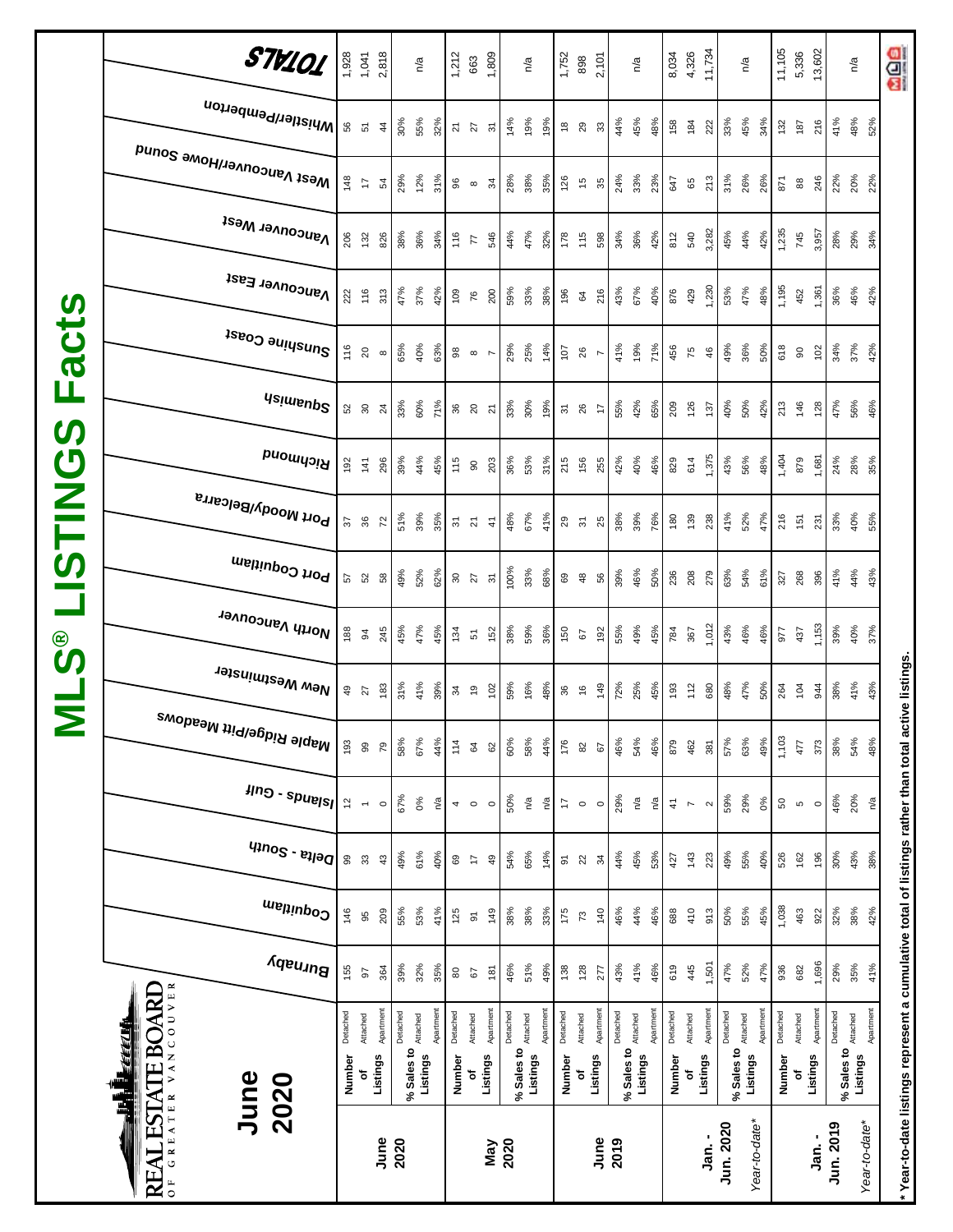

# **Listing & Sales Activity Summary**



|                                          |                |                       | <b>Listings</b> |                          |                      |                |                       | <b>Sales</b>             |                 |                  |                           |
|------------------------------------------|----------------|-----------------------|-----------------|--------------------------|----------------------|----------------|-----------------------|--------------------------|-----------------|------------------|---------------------------|
|                                          | 1<br>Jun       | $\overline{2}$<br>May | 3<br>Jun        | Col. 2 & 3<br>Percentage | 5<br>Jun             | 6<br>May       | $\overline{7}$<br>Jun | Col. 6 & 7<br>Percentage | 9<br>Apr 2019 - | 10<br>Apr 2020 - | Col. 9 & 10<br>Percentage |
|                                          | 2019           | 2020                  | 2020            | Variance                 | 2019                 | 2020           | 2020                  | Variance                 | Jun 2019        | Jun 2020         | Variance                  |
| <b>BURNABY</b>                           |                |                       |                 |                          |                      |                |                       |                          |                 |                  |                           |
| <b>DETACHED</b>                          | 138            | 80                    | 155             | %<br>93.8                | 60                   | 37             | 61                    | %<br>64.9                | 180             | 124              | %<br>$-31.1$              |
| <b>ATTACHED</b>                          | 128            | 67                    | 97              | 44.8                     | 52                   | 34             | 31                    | $-8.8$                   | 145             | 90               | $-37.9$                   |
| <b>APARTMENTS</b>                        | 277            | 181                   | 364             | 101.1                    | 128                  | 89             | 128                   | 43.8                     | 385             | 273              | $-29.1$                   |
| <b>COQUITLAM</b>                         |                |                       |                 |                          |                      |                |                       |                          |                 |                  |                           |
| <b>DETACHED</b>                          | 175            | 125                   | 146             | 16.8                     | 80                   | 48             | 81                    | 68.8                     | 216             | 163              | $-24.5$                   |
| <b>ATTACHED</b><br><b>APARTMENTS</b>     | 73<br>140      | 91<br>149             | 95<br>209       | 4.4<br>40.3              | 32<br>64             | 35<br>49       | 50<br>85              | 42.9<br>73.5             | 95<br>222       | 102<br>176       | 7.4<br>$-20.7$            |
|                                          |                |                       |                 |                          |                      |                |                       |                          |                 |                  |                           |
| <b>DELTA</b>                             |                |                       |                 |                          |                      |                |                       |                          |                 |                  |                           |
| <b>DETACHED</b><br><b>ATTACHED</b>       | 91<br>22       | 69<br>17              | 99<br>33        | 43.5<br>94.1             | 40<br>10             | 37<br>11       | 49<br>20              | 32.4<br>81.8             | 102<br>43       | 109<br>38        | 6.9<br>$-11.6$            |
| APARTMENTS                               | 34             | 49                    | 43              | $-12.2$                  | 18                   | $\overline{7}$ | 17                    | 142.9                    | 48              | 35               | $-27.1$                   |
| <b>MAPLE RIDGE/PITT MEADOWS</b>          |                |                       |                 |                          |                      |                |                       |                          |                 |                  |                           |
| <b>DETACHED</b>                          | 176            | 114                   | 193             | 69.3                     | 81                   | 68             | 111                   | 63.2                     | 268             | 229              | $-14.6$                   |
| <b>ATTACHED</b>                          | 82             | 64                    | 99              | 54.7                     | 44                   | 37             | 66                    | 78.4                     | 144             | 130              | $-9.7$                    |
| <b>APARTMENTS</b>                        | 67             | 62                    | 79              | 27.4                     | 31                   | 27             | 35                    | 29.6                     | 104             | 86               | $-17.3$                   |
| <b>NORTH VANCOUVER</b>                   |                |                       |                 |                          |                      |                |                       |                          |                 |                  |                           |
| <b>DETACHED</b>                          | 150            | 134                   | 188             | 40.3                     | 82                   | 51             | 84                    | 64.7                     | 240             | 173              | $-27.9$                   |
| <b>ATTACHED</b><br><b>APARTMENTS</b>     | 67<br>192      | 51<br>152             | 94<br>245       | 84.3<br>61.2             | 33<br>87             | 30<br>55       | 44<br>110             | 46.7<br>100.0            | 109<br>257      | 86<br>210        | $-21.1$<br>$-18.3$        |
|                                          |                |                       |                 |                          |                      |                |                       |                          |                 |                  |                           |
| <b>NEW WESTMINSTER</b>                   |                |                       |                 |                          |                      |                |                       |                          |                 |                  |                           |
| <b>DETACHED</b><br><b>ATTACHED</b>       | 36<br>16       | 34<br>19              | 49<br>27        | 44.1<br>42.1             | 26<br>$\overline{4}$ | 20<br>3        | 15<br>11              | $-25.0$<br>266.7         | 66<br>21        | 45<br>26         | $-31.8$<br>23.8           |
| APARTMENTS                               | 149            | 102                   | 183             | 79.4                     | 67                   | 49             | 71                    | 44.9                     | 245             | 158              | $-35.5$                   |
|                                          |                |                       |                 |                          |                      |                |                       |                          |                 |                  |                           |
| PORT MOODY/BELCARRA<br><b>DETACHED</b>   | 29             | 31                    | 37              | 19.4                     | 11                   | 15             | 19                    | 26.7                     | 47              | 40               | $-14.9$                   |
| <b>ATTACHED</b>                          | 31             | 21                    | 36              | 71.4                     | 12                   | 14             | 14                    | 0.0                      | 42              | 36               | $-14.3$                   |
| APARTMENTS                               | 25             | 41                    | 72              | 75.6                     | 19                   | 17             | 25                    | 47.1                     | 72              | 55               | $-23.6$                   |
| <b>PORT COQUITLAM</b>                    |                |                       |                 |                          |                      |                |                       |                          |                 |                  |                           |
| <b>DETACHED</b>                          | 69             | 30                    | 57              | 90.0                     | 27                   | 30             | 28                    | $-6.7$                   | 89              | 74               | $-16.9$                   |
| <b>ATTACHED</b>                          | 48             | 27                    | 52              | 92.6                     | 22                   | 9              | 27                    | 200.0                    | 75              | 49               | $-34.7$                   |
| <b>APARTMENTS</b>                        | 56             | 31                    | 58              | 87.1                     | 28                   | 21             | 36                    | 71.4                     | 111             | 70               | $-36.9$                   |
| <b>RICHMOND</b>                          |                |                       |                 |                          |                      |                |                       |                          |                 |                  |                           |
| <b>DETACHED</b>                          | 215            | 115                   | 192             | 67.0                     | 90                   | 41             | 75                    | 82.9                     | 213             | 152              | $-28.6$                   |
| <b>ATTACHED</b><br>APARTMENTS            | 156<br>255     | 90<br>203             | 141<br>296      | 56.7<br>45.8             | 62<br>118            | 48<br>63       | 62<br>134             | 29.2<br>112.7            | 159<br>340      | 147<br>261       | $-7.5$<br>$-23.2$         |
|                                          |                |                       |                 |                          |                      |                |                       |                          |                 |                  |                           |
| <b>SUNSHINE COAST</b><br><b>DETACHED</b> | 107            | 98                    | 116             | 18.4                     | 44                   | 28             | 75                    | 167.9                    | 120             | 129              | 7.5                       |
| <b>ATTACHED</b>                          | 26             | 8                     | 20              | 150.0                    | 5                    | $\overline{2}$ | 8                     | 300.0                    | 19              | 10               | $-47.4$                   |
| <b>APARTMENTS</b>                        | $\overline{7}$ | $\overline{7}$        | 8               | 14.3                     | 5                    | $\mathbf{1}$   | 5                     | 400.0                    | 24              | 9                | $-62.5$                   |
| <b>SQUAMISH</b>                          |                |                       |                 |                          |                      |                |                       |                          |                 |                  |                           |
| <b>DETACHED</b>                          | 31             | 36                    | 52              | 44.4                     | 17                   | 12             | 17                    | 41.7                     | 60              | 39               | $-35.0$                   |
| <b>ATTACHED</b><br><b>APARTMENTS</b>     | 26<br>17       | 20<br>21              | 30<br>24        | 50.0<br>14.3             | 11<br>11             | 6<br>4         | 18<br>17              | 200.0<br>325.0           | 37<br>32        | 31<br>24         | $-16.2$<br>$-25.0$        |
|                                          |                |                       |                 |                          |                      |                |                       |                          |                 |                  |                           |
| <b>VANCOUVER EAST</b>                    |                |                       |                 |                          |                      |                |                       |                          |                 |                  |                           |
| <b>DETACHED</b><br><b>ATTACHED</b>       | 196<br>64      | 109<br>76             | 222<br>116      | 103.7<br>52.6            | 85<br>43             | 64<br>25       | 105<br>43             | 64.1<br>72.0             | 275<br>137      | 218<br>85        | $-20.7$<br>$-38.0$        |
| APARTMENTS                               | 216            | 200                   | 313             | 56.5                     | 87                   | 76             | 130                   | 71.1                     | 344             | 260              | $-24.4$                   |
| <b>VANCOUVER WEST</b>                    |                |                       |                 |                          |                      |                |                       |                          |                 |                  |                           |
| <b>DETACHED</b>                          | 178            | 116                   | 206             | 77.6                     | 60                   | 51             | 78                    | 52.9                     | 209             | 166              | $-20.6$                   |
| <b>ATTACHED</b>                          | 115            | 77                    | 132             | 71.4                     | 41                   | 36             | 48                    | 33.3                     | 141             | 113              | $-19.9$                   |
| <b>APARTMENTS</b>                        | 598            | 546                   | 826             | 51.3                     | 254                  | 177            | 281                   | 58.8                     | 806             | 587              | $-27.2$                   |
| <b>WHISTLER/PEMBERTON</b>                |                |                       |                 |                          |                      |                |                       |                          |                 |                  |                           |
| <b>DETACHED</b>                          | 18             | 21                    | 56              | 166.7                    | 8                    | 3              | 17                    | 466.7                    | 24              | 23               | $-4.2$                    |
| <b>ATTACHED</b><br>APARTMENTS            | 29<br>33       | 27<br>31              | 51<br>44        | 88.9<br>41.9             | 13<br>16             | 5<br>6         | 28<br>14              | 460.0<br>133.3           | 48<br>55        | 39<br>23         | $-18.8$<br>$-58.2$        |
|                                          |                |                       |                 |                          |                      |                |                       |                          |                 |                  |                           |
| <b>WEST VANCOUVER/HOWE SOUND</b>         |                |                       |                 |                          |                      |                |                       |                          |                 |                  |                           |
| <b>DETACHED</b><br><b>ATTACHED</b>       | 126<br>15      | 96<br>8               | 148<br>17       | 54.2<br>112.5            | 30<br>5              | 27<br>3        | 43<br>$\overline{2}$  | 59.3<br>$-33.3$          | 124<br>11       | 92<br>6          | $-25.8$<br>$-45.5$        |
| <b>APARTMENTS</b>                        | 35             | 34                    | 54              | 58.8                     | 8                    | 12             | 17                    | 41.7                     | 27              | 34               | 25.9                      |
| <b>GRAND TOTALS</b>                      |                |                       |                 |                          |                      |                |                       |                          |                 |                  |                           |
| <b>DETACHED</b>                          | 1735           | 1208                  | 1916            | 58.6                     | 741                  | 532            | 858                   | 61.3                     | 2233            | 1776             | $-20.5$                   |
| <b>ATTACHED</b>                          | 898            | 663                   | 1040            | 56.9                     | 389                  | 298            | 472                   | 58.4                     | 1226            | 988              | $-19.4$                   |
| <b>APARTMENTS</b>                        | 2101           | 1809                  | 2818            | 55.8                     | 941                  | 653            | 1105                  | 69.2                     | 3072            | 2261             | $-26.4$                   |